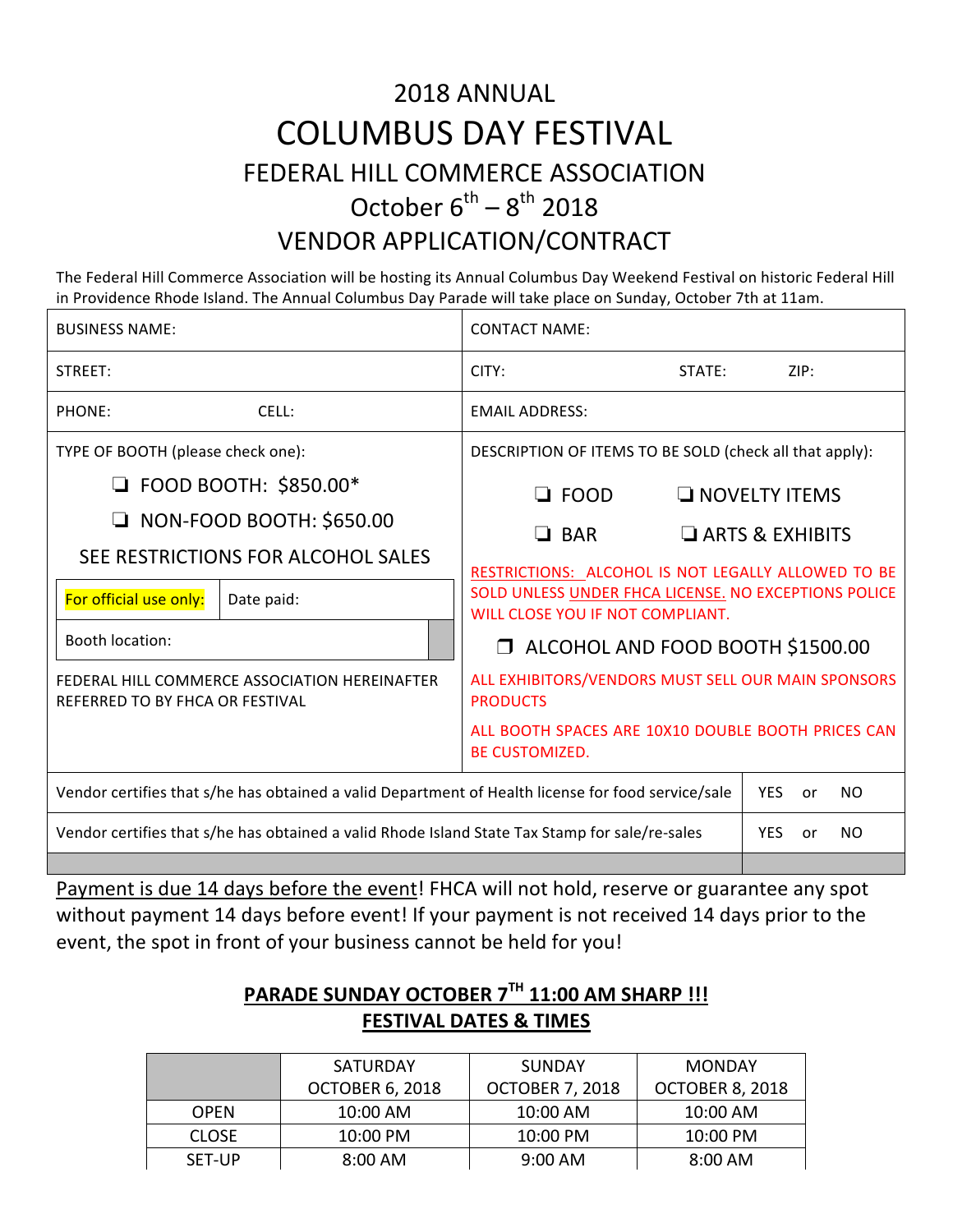#### Federal Hill Commerce Association 2018 Columbus Day Festival **VENDOR CONTRACT**

#### **I HEREBY AGREE TO ABIDE BY ALL RULES AND REGULATIONS SET FORTH IN THIS CONTRACT AND AGREEMENT**.

Rules/Regulations:

- 1. In the event that an exhibitor cancels the agreed upon contract, FHCA shall retain all monies paid as liquidated damages.
- 2. Under no circumstances is a Vendor allowed to sublet their rented space.
- 3. All personnel working in space must be employees of exhibitor.
- 4. Exhibitor will not be allowed to set up before Saturday, October  $6<sup>th</sup>$ . Exhibitor will not remove or dismantle exhibit booth until the end of the festival. All booths must be dismantled within 24 hours of event end. No food or products can be sold prior to the start of the festival on Saturday October 6th, 2018. No booths can exceed 5 feet from the curb. Any booth requiring a power supply must make appropriate arrangements with business owners directly and prior to the event. There will be an additional \$100.00 refundable deposit required from all food vendors using grease to prepare their food. This will be refunded when an agent of the FHCA festival has approved site cleanup. Entire festival area is to be kept clean of all debris, grease and garbage.
- 5. Exhibitors are prohibited from engaging in any other space other than their own, which has been contracted for. Exhibits outside official areas are prohibited, and a festival representative must grant variance from this restriction. Any and all exhibit matters must be conducted within the confines of a 10' x 10' rented space. Exhibit activity by non-exhibiting firms/person(s)/corporation(s) on grounds of FESTIVAL and/or property under the direct supervision of Festival Rep during the FESTIVAL period is STRICTLY PROHIBITED. Exhibitors must keep their booths/space properly staffed and intact during FESTIVAL hours, even if crowd thins before closing.
- 6. Each exhibitor is responsible for the verification of safety and legality of all it's exhibit, including but not limited to materials, machines, and equipment within the space/facility.
- 7. Exhibitor specifically covenants that his/her corporation/exhibiting booth complies with all FEDERAL/STATE/COUNTY/CITY STATUS/RULES/REGULATIONS AND REQUIREMENTS and takes full responsibility of any laws broken by exhibitors and their exhibition.
- 8. Federal/State/Local tax is the responsibility of the Vendor/Exhibitor.
- 9. All food vendors/exhibitors must have a fire extinguisher in the area.
- 10. It is the sole responsibility of the Vendor/Exhibitor to obtain a valid Rhode Island Department of Health license and a Rhode Island Sales Tax Stamp and permit when/wherever necessary.

## NO OUTSIDE MUSIC OR ENTERTAINMENT IS ALLOWED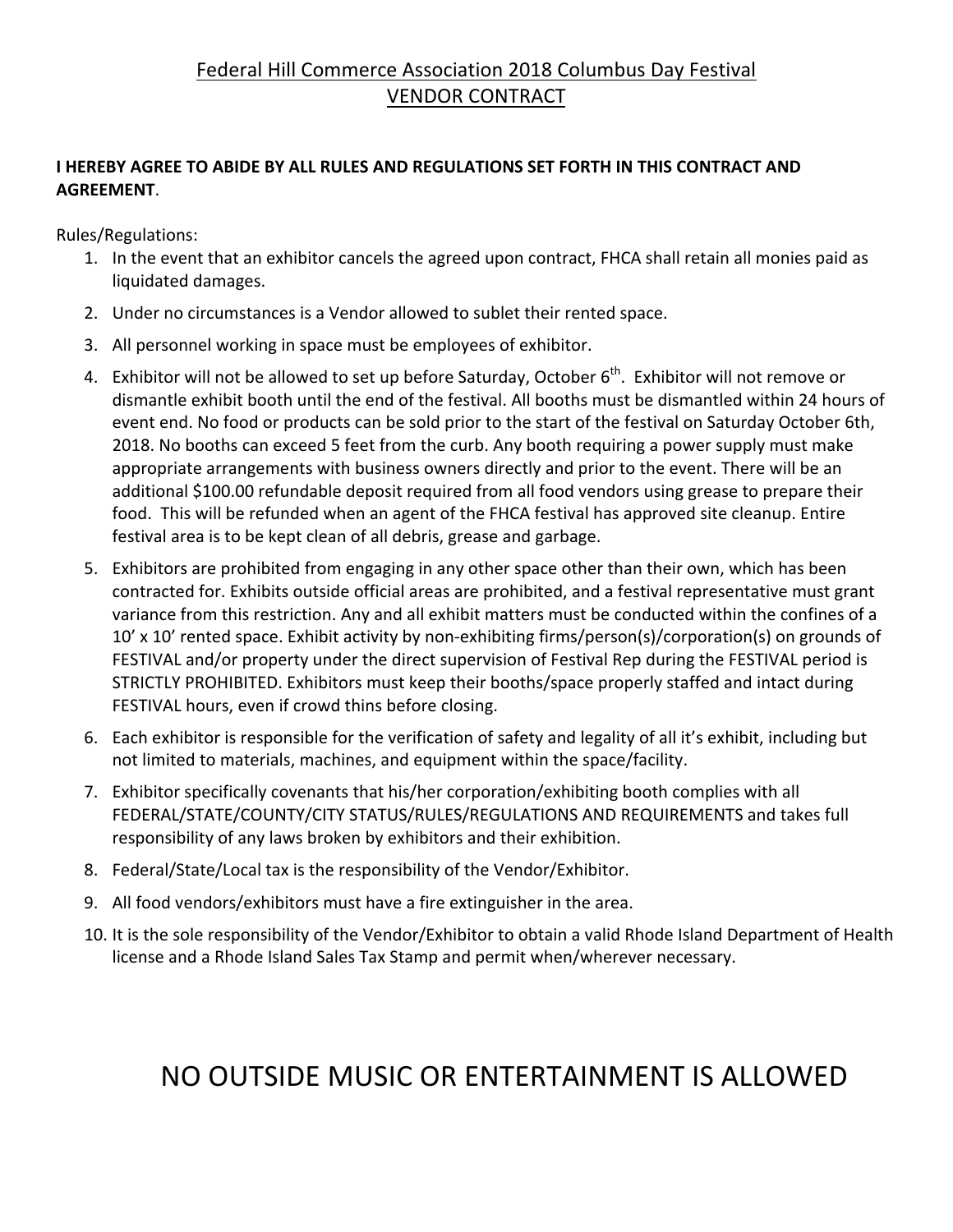#### HOLD HARMLESS AND INDEMNIFICATION AND LIABILITY

The Federal Hill Commerce Association (FHCA) has made arrangement with the Providence Police Department to provide adequate security, however, exhibitor expressly agrees that the FHCA and/or anyone acting in it's steed shall NOT be liable, or NOT be held liable or NOT be held accountable for any CLAIMS / LOSSES / DAMAGES/ DEATH/ INJURIES/ OR OTHER LIABILITIES whatsoever which may be sustained or incurred by any person(s) or corporation(s) whomsoever, who maybe on the premise leased by or assigned to the exhibitor while watching, observing, consuming food or drinks and participating in any demonstration; or exhibit of the exhibitor, for any claims/losses/damages/injuries whatsoever, which maybe sustained by any property whatsoever of any exhibitor, or any person(s), corporation(s) or entity that may be on the premise leased or assigned to the exhibitor.

As further consideration for making this Contract and Agreement, EXHIBITOR SHALL HOLD HARMLESS AND INDEMNIFY FHCA/FESTIVAL, it's agents, it's employees and it's volunteers from any and all liabilities/losses/ costs/damages/attorney fees/any other expenses of any kind of nature which maybe sought or obtained by any person(s)/corporation(s)/other entity as a result of the above described circumstances or events; and shall immediately undertake to represent those interest of FHCA/Festival, it's agents, employees and volunteers, in that certain action(s).

If any property of the exhibitor or any person(s)/corporation(s)/other entity is injured/damaged/stolen/ destroyed, the exhibitor shall bear the entire risk of that loss.

#### GENERAL AGREEMENT

The preceded covenants, rules and regulations are an integral part of the Contract and Agreement between stated exhibitor and the FHCA/Festival.

They have formulated in mutual interest of the EXHIBITORS the owners of the ground and the FHCA. The exhibitor specifically agrees to fully cooperate with the FHCA/Festival in observing and complying with these covenants, rules and regulations. The FHCA/Festival reserves that right to make any changes necessary in the best interest of the FESTIVAL, including, but not limited to reserving the absolute right to place exhibits and move exhibits as necessary to promote the best interest of the FESTIVAL (in the sole direction of the FESTIVAL), the sole right to move/shorten/extend the size and dates and the absolute right to resolve any disputes arising between exhibitors. Should any disagreement or controversy arise concerning the interpretation of these covenants/rules/regulations, or should a situation arise not adequately or specifically covered in these covenants/rules/regulations, then it is expressly understood and agreed that the interpretation of decision of the FESTIVAL, with reference to such situations shall be conclusive final and binding; and binding on all parties hereto, unless incorporated by writing in the contract and agreement. NO MODIFICATION or change to this contract and agreement shall be valid or binding upon the parties unless made in writing and executed by both parties. Whenever the context permits, singular, plural and the one gender shall include all. This CONTRACT AND AGREEMENT SHALL BE INTERPRETED BY THE LAWS OF Rhode Island. Any dispute arising under this contract shall be brought only in courts in the State of Rhode Island, wherein the FHCA/Festival is held. In connection with any litigation, including appellate proceedings arising out of the contract and agreement, the FHCA/Festival shall be entitled to recover reasonable attorney fees.

THERE WILL BE NO EXCLUSIVE, UNLESS SPECIFIED BY THE "FHCA"